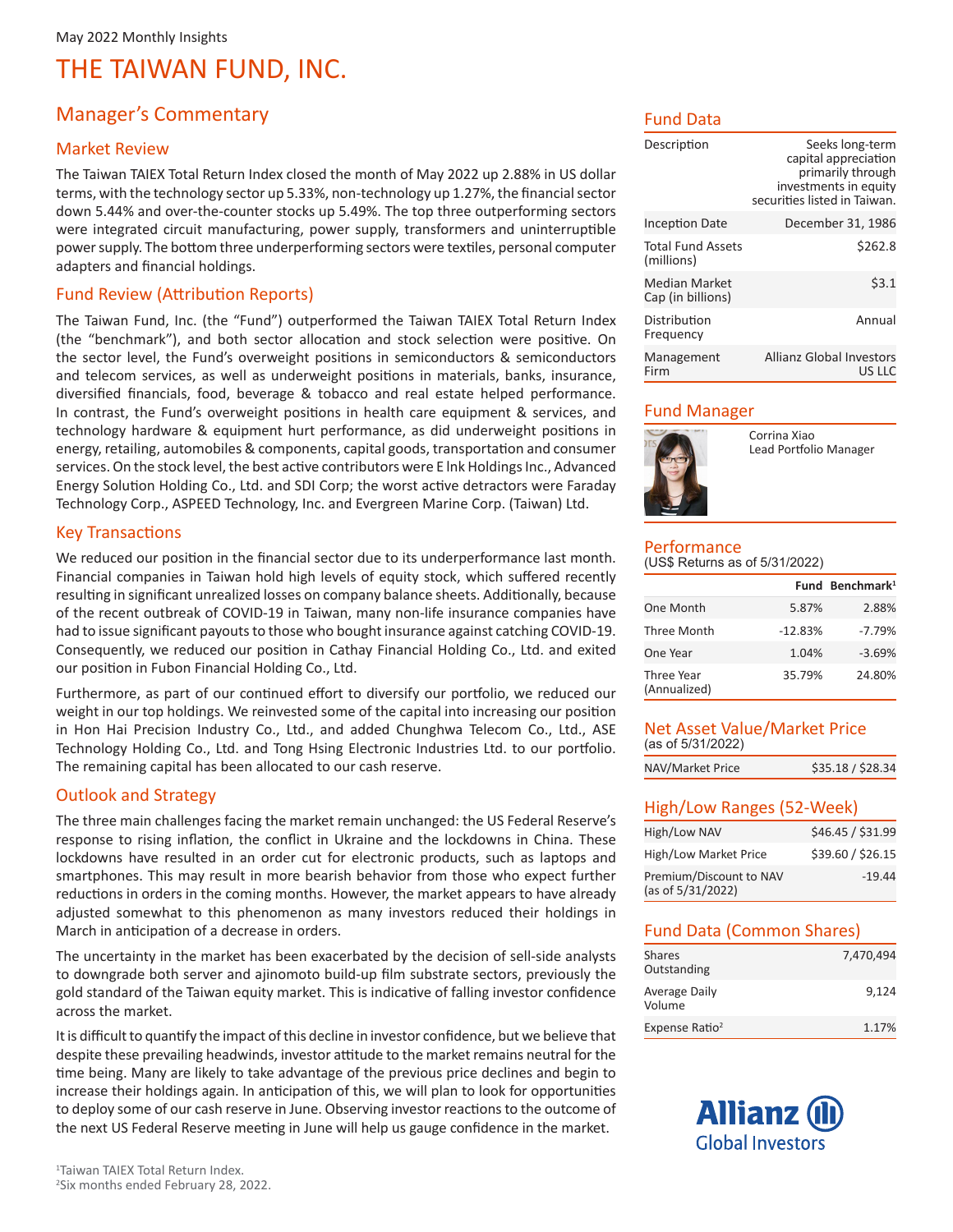## Returns (%)

|                                           | $\mathbf{1}$<br><b>Month</b> | 3<br><b>Month</b> | <b>YTD</b> | 1<br>Year | 3<br>Year | 5<br>Year | 10    | <b>Since</b><br><b>Year Inception</b> |
|-------------------------------------------|------------------------------|-------------------|------------|-----------|-----------|-----------|-------|---------------------------------------|
| <b>NAV</b>                                | 5.87                         | $-12.83$          | $-19.64$   | 1.04      | 35.79     | 19.69     | 14.14 | 10.05                                 |
| Market Price                              | 2.57                         | $-16.23$          | $-24.57$   | $-2.95$   | 32.42     | 17.18     | 12.34 | 8.35                                  |
| <b>Taiwan TAIEX</b><br>Total Return Index | 2.88                         | $-7.79$           | $-11.82$   | $-3.69$   | 24.80     | 15.92     | 13.03 |                                       |
| <b>MSCI</b> Taiwan<br>Index (net)         | 3.62                         | $-8.62$           | $-12.69$   | $-6.70$   | 26.54     | 16.05     | 13.14 |                                       |
| <b>Taiwan TAIEX</b><br>Price Index        | 2.87                         | $-8.03$           | $-12.06$   | $-6.34$   | 20.36     | 11.65     | 9.00  |                                       |

## Calendar Year Returns (%)

|                                                  | 2014    | 2015     | 2016  | 2017  | 2018     | 2019  | 2020  | 2021  |
|--------------------------------------------------|---------|----------|-------|-------|----------|-------|-------|-------|
| <b>NAV</b>                                       | $-2.25$ | $-6.43$  | 11.17 | 28.44 | $-14.96$ | 47.11 | 41.97 | 55.09 |
| <b>Market Price</b>                              | $-1.28$ | $-10.52$ | 10.05 | 33.61 | $-19.11$ | 46.75 | 39.81 | 58.26 |
| <b>Taiwan TAIEX</b><br><b>Total Return Index</b> | 5.05    | $-10.40$ | 17.81 | 29.45 | $-7.86$  | 32.19 | 35.62 | 29.04 |
| <b>MSCI Taiwan</b><br>Index (net)                | 9.36    | $-11.72$ | 18.54 | 27.53 | $-8.93$  | 36.37 | 40.99 | 26.13 |
| Taiwan TAIEX<br>Price Index                      | 1.93    | $-13.81$ | 13.11 | 24.56 | $-11.51$ | 26.46 | 31.01 | 25.59 |

### **Past performance is not indicative of future results.**

Returns are expressed in US dollars and are annualized except for periods of less than one year. Source: Virtus, utilizing data from State Street Bank & Trust company. Returns for the Fund are historical returns that reflect changes in net asset value and market price per share during each period and assume that dividends and capital gains, if any, were reinvested. Net asset value is total assets less total liabilities divided by the number of shares outstanding. NAV performance includes the deduction of management fees and other expenses. NAV and market price returns do not reflect broker sales charges or commissions, which would reduce returns. Expense Ratio: 1.17%. For the six months ended February 28, 2022.

## Premium/Discount (1/3/00 - 5/31/22)



### Sector Breakdown (%)

|                                  | <b>Fund</b> | <b>Benchmark</b> |
|----------------------------------|-------------|------------------|
| Information<br>Technology        | 66.51       | 56.10            |
| Industrials                      | 4.42        | 8.45             |
| Communication<br><b>Services</b> | 3.54        | 3.24             |
| Health Care                      | 2.78        | 0.42             |
| <b>Financials</b>                | 2.63        | 12.73            |
| Consumer<br>Discretionary        | 1.98        | 5.22             |
| <b>Materials</b>                 | 0.92        | 8.42             |
| <b>Consumer Staples</b>          | 0.48        | 2.13             |
| <b>Real Estate</b>               | 0.00        | 1.35             |
| Utilities                        | 0.00        | 0.15             |
| Energy                           | 0.00        | 1.78             |

## Top 10 Holdings (%)

| Taiwan Semiconductor<br>Manufacturing Co., Ltd. | 25.91 |
|-------------------------------------------------|-------|
| Alchip Technologies Ltd.                        | 5.57  |
| Hon Hai Precision Industry Co., Ltd.            | 5.16  |
| Unimicron Technology Corp.                      | 4.91  |
| E Ink Holdings Inc.                             | 4.02  |
| Asia Vital Components Co., Ltd.                 | 3.97  |
| Chunghwa Telecom Co., Ltd                       | 3.54  |
| Pegavision Corp.                                | 2.78  |
| Silergy Corp.                                   | 2.55  |
| Faraday Technology Corp.                        | 2.45  |

Holdings and sector weightings are subject to change. As of 5/31/2022.

**Past performance is not indicative of future results.**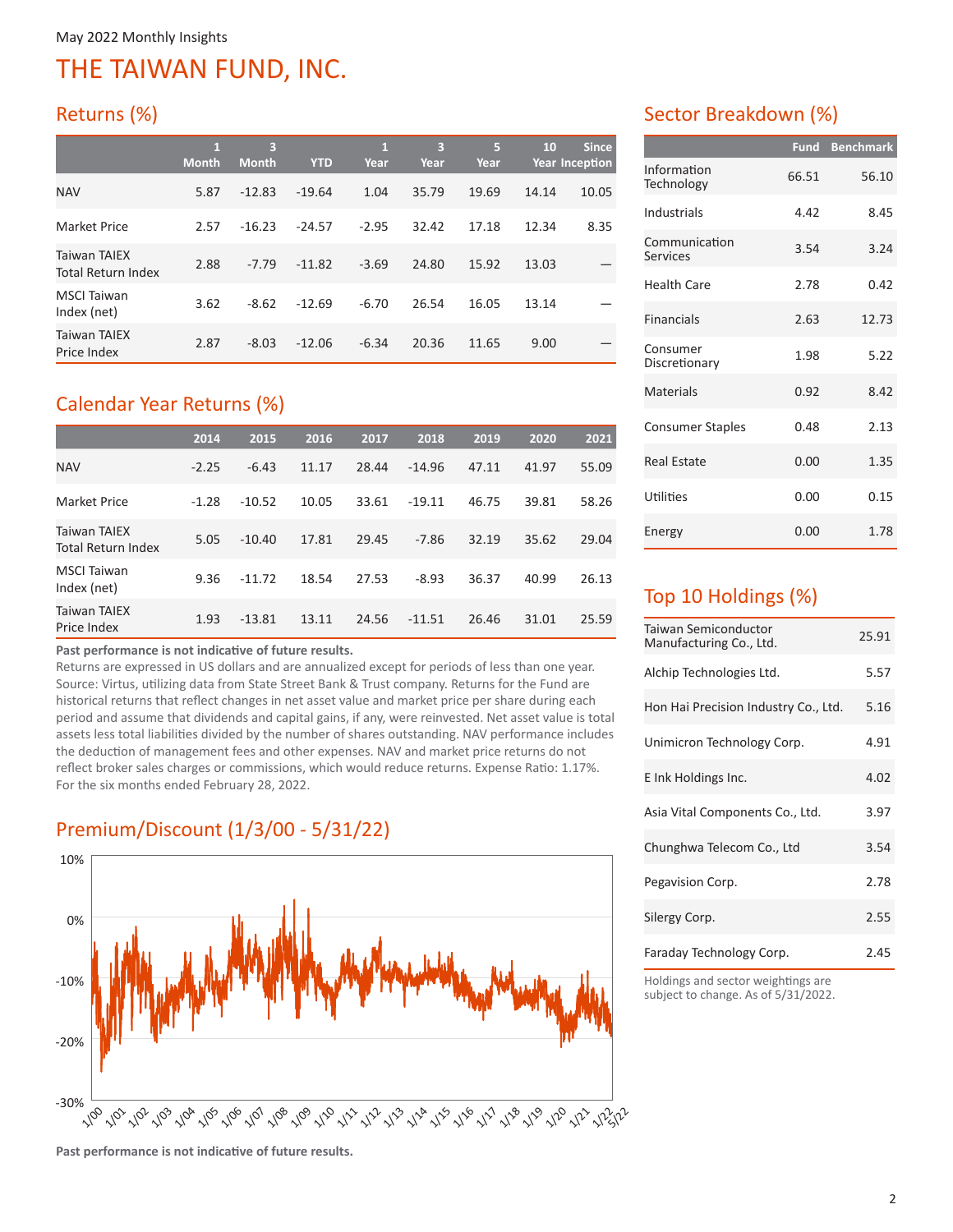### Portfolio Characteristics

| Fund  | <b>Benchmark</b> |
|-------|------------------|
| 14.56 | 11.75            |
| 2.90  | 2.05             |
| 29    | 943              |
| 83.25 | 100.00           |
| 16.75 | 0.00             |
| 2.01  | 2.90             |
|       |                  |

### Risk Statistics (3 Year)

| Beta                               | 1.20  |
|------------------------------------|-------|
| $R^2$                              | 0.85  |
| Standard Deviation of NAV          | 25.54 |
| Standard Deviation of Market Price | 24.38 |

As of 5/31/2022.

### Distribution History (10 Year)

| <b>Ex-dividend Date</b> | <b>Record Date</b> | <b>Payable Date</b> | <b>Distribution/Share</b> | <b>Income</b> | Long-term<br><b>Capital Gain</b> | Short-term<br><b>Capital Gain</b> |
|-------------------------|--------------------|---------------------|---------------------------|---------------|----------------------------------|-----------------------------------|
| 12/26/14                | 12/30/14           | 1/9/15              | 2.633200                  | 0.000000      | 2.633200                         | 0.000000                          |
| 12/28/17                | 12/29/17           | 1/9/18              | 0.660000                  | 0.660000      | 0.000000                         | 0.000000                          |
| 12/20/18                | 12/21/18           | 1/4/19              | 1.707800                  | 0.000000      | 1.707800                         | 0.000000                          |
| 12/27/19                | 12/30/19           | 1/10/20             | 1.699100                  | 1.469500      | 0.164500                         | 0.065100                          |
| 12/28/20                | 12/29/20           | 1/8/21              | 3.312200                  | 0.375900      | 0.615600                         | 2.320700                          |
| 12/27/21                | 12/28/21           | 1/10/22             | 2.922700                  | 0.478000      | 2.444700                         | 0.000000                          |

Distribution/Share includes income, long-term capital gains, and short-term capital gains.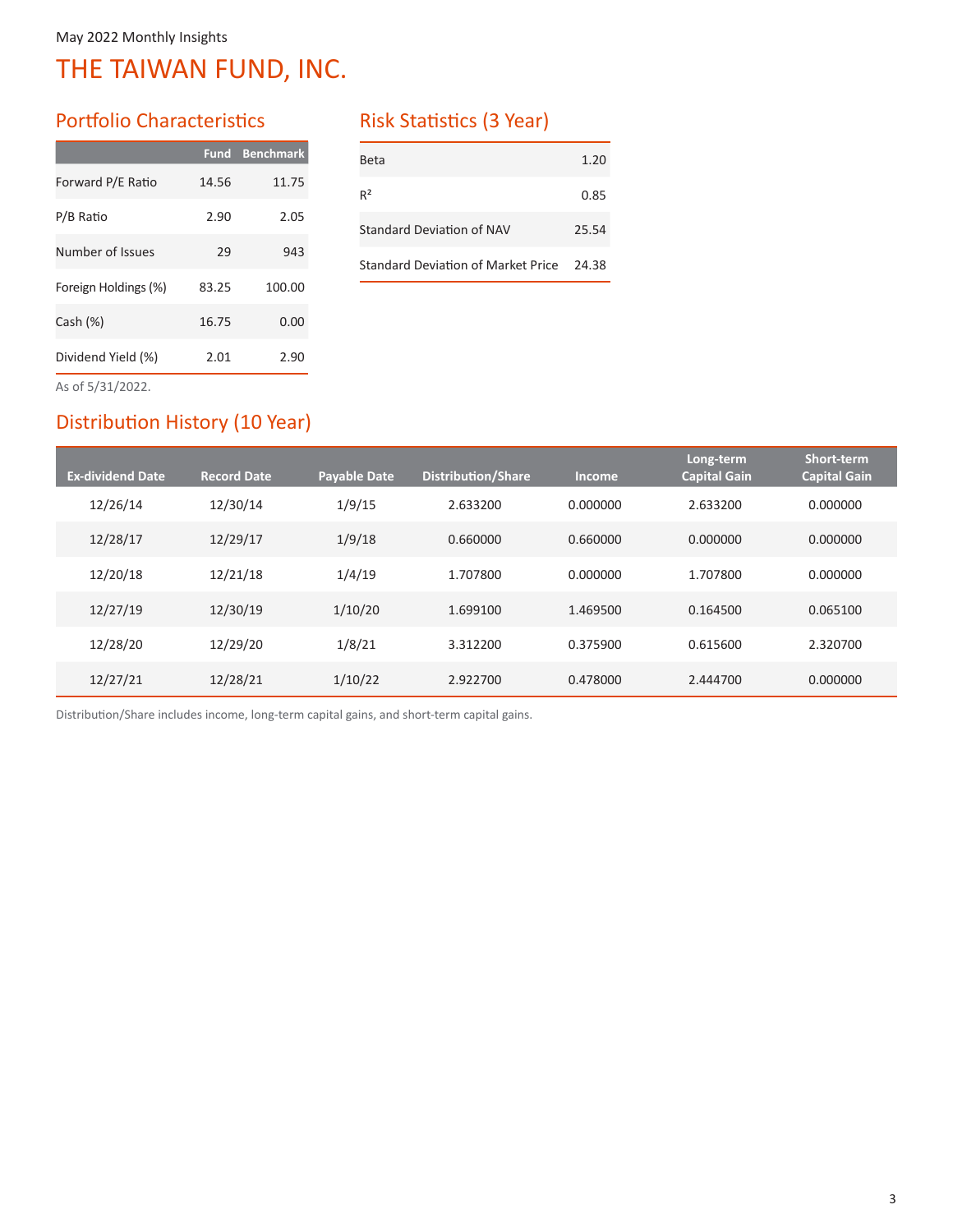### All Portfolio Holdings

As of May 31, 2022

|                                              | Company              |                  |                |            |           |
|----------------------------------------------|----------------------|------------------|----------------|------------|-----------|
| <b>Sector</b>                                | (exchange<br>ticker) | <b>Price TWD</b> | <b>Holding</b> | Value US\$ | % of Fund |
| <b>Information Technology</b>                |                      |                  |                |            | 66.51     |
| Taiwan Semiconductor Manufacturing Co., Ltd. | 2330-TW              | 560.00           | 3,529,000      | 68,087,511 | 25.91     |
| Alchip Technologies Ltd.                     | 3661-TW              | 935.00           | 454,000        | 14,624,978 | 5.57      |
| Hon Hai Precision Industry Co., Ltd.         | 2317-TW              | 113.00           | 3,480,000      | 13,548,320 | 5.16      |
| Unimicron Technology Corp.                   | 3037-TW              | 215.50           | 1,737,000      | 12,896,589 | 4.91      |
| E Ink Holdings Inc.                          | 8069-TW              | 203.00           | 1,509,000      | 10,553,902 | 4.02      |
| Asia Vital Components Co., Ltd.              | 3017-TW              | 113.00           | 2,677,000      | 10,422,084 | 3.97      |
| Silergy Corp.                                | 6415-TW              | 3040.00          | 64,000         | 6,703,187  | 2.55      |
| Faraday Technology Corp.                     | 3035-TW              | 240.50           | 776,000        | 6,429,905  | 2.45      |
| Nan Ya Printed Circuit Board Corporation     | 8046-TW              | 394.50           | 448,000        | 6,089,096  | 2.32      |
| <b>SDI Corporation</b>                       | 2351-TW              | 152.00           | 1,094,000      | 5,729,130  | 2.18      |
| eMemory Technology, Inc.                     | 3529-TW              | 1540.00          | 75,000         | 3,979,328  | 1.51      |
| ASPEED Technology, Inc.                      | 5274-TW              | 2325.00          | 35,000         | 2,803,618  | 1.07      |
| Tong Hsing Electronic Industries, Ltd.       | 6271-TW              | 256.50           | 317,000        | 2,801,395  | 1.07      |
| ASE Technology Holding Co., Ltd.             | 3711-TW              | 104.50           | 747,000        | 2,689,457  | 1.02      |
| MediaTek Inc                                 | 2454-TW              | 905.00           | 86,000         | 2,681,481  | 1.02      |
| Sino-American Silicon Products Inc.          | 5483-TW              | 172.50           | 417,000        | 2,478,295  | 0.94      |
| Jentech Precision Industrial Co., Ltd        | 3653-TW              | 354.50           | 113,000        | 1,380,138  | 0.53      |
| Xintec Inc.                                  | 3374-TW              | 147.00           | 175,000        | 886,305    | 0.34      |
| <b>Industrials</b>                           |                      |                  |                |            | 4.42      |
| Evergreen Marine Corp. (Taiwan) Ltd.         | 2603-TW              | 140.50           | 1,215,000      | 5,881,395  | 2.24      |
| Advanced Energy Solution Holding Co., Ltd.   | 6781-TW              | 1140.00          | 146,000        | 5,734,367  | 2.18      |
| <b>Communication Services</b>                |                      |                  |                |            | 3.54      |
| Chunghwa Telecom Co., Ltd                    | 2412-TW              | 127.00           | 2,128,000      | 9,311,146  | 3.54      |
| <b>Health Care</b>                           |                      |                  |                |            | 2.78      |
| Pegavision Corp.                             | 6491-TW              | 441.50           | 480,000        | 7,301,292  | 2.78      |
| <b>Financials</b>                            |                      |                  |                |            | 2.63      |
| CTBC Financial Holding Company Ltd.          | 2891-TW              | 27.15            | 4,765,000      | 4,457,183  | 1.70      |
| Cathay Financial Holdings Co., Ltd.          | 2882-TW              | 55.70            | 1,274,000      | 2,444,851  | 0.93      |
| <b>Consumer Discretionary</b>                |                      |                  |                |            | 1.98      |
| Eclat Textile Co., Ltd.                      | 1476-TW              | 496.50           | 179,000        | 3,061,964  | 1.17      |
| Feng Tay Enterprise Co., Ltd.                | 9910-TW              | 190.00           | 238,000        | 1,557,967  | 0.59      |
| Global PMX Co., Ltd.                         | 4551-TW              | 154.00           | 109,000        | 578,329    | 0.22      |
| <b>Materials</b>                             |                      |                  |                |            | 0.92      |
| Taiwan Cement Corp.                          | 1101-TW              | 42.60            | 1,653,000      | 2,426,109  | 0.92      |
| <b>Consumer Staples</b>                      |                      |                  |                |            | 0.48      |
| Great Tree Pharmacy Co., Ltd.                | 6469-TW              | 297.00           | 122,000        | 1,248,372  | 0.48      |